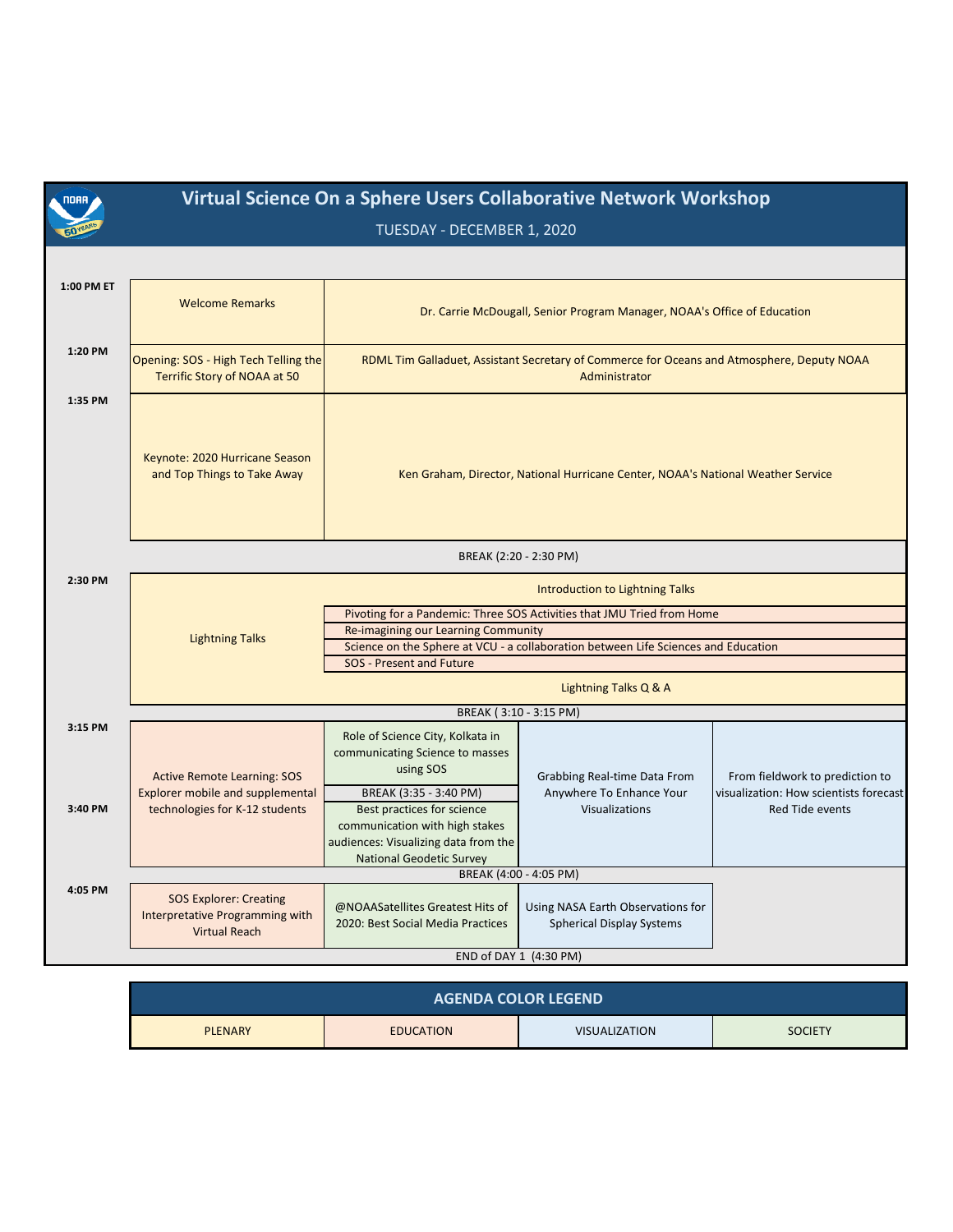| <b>NOAA</b>           | 2020 Virtual Science On a Sphere Users Collaborative Network Workshop<br>WEDNESDAY - DECEMBER 2, 2020 |                                                                                                 |                                           |                                                                                  |
|-----------------------|-------------------------------------------------------------------------------------------------------|-------------------------------------------------------------------------------------------------|-------------------------------------------|----------------------------------------------------------------------------------|
|                       |                                                                                                       |                                                                                                 |                                           |                                                                                  |
| 1:00 PM ET<br>1:05 PM | Welcome                                                                                               |                                                                                                 |                                           |                                                                                  |
|                       | Updates from the Science On a<br>Sphere Boulder, Colorado Team                                        |                                                                                                 | <b>SOS Boulder Team</b>                   |                                                                                  |
| 1:45 PM               | Keynote: SOS: How the<br>choreography of our contemplation<br>completes a portrait of our distress    | Lars Jan, Director, Artist, Writer, and Activist                                                |                                           |                                                                                  |
|                       |                                                                                                       | BREAK (2:25 - 2:35 PM)                                                                          |                                           |                                                                                  |
| 2:35 PM               |                                                                                                       | Introduction to Lightning Talks                                                                 |                                           |                                                                                  |
|                       |                                                                                                       | Using Science On a Sphere to connect science and art                                            |                                           |                                                                                  |
|                       | <b>Lightning Talks</b>                                                                                | Adapting aquarium programs for at-home audiences<br>TV Meteorologists as local climate partners |                                           |                                                                                  |
|                       |                                                                                                       | Life in the Universe                                                                            |                                           |                                                                                  |
|                       |                                                                                                       | Lightning Talks Q & A                                                                           |                                           |                                                                                  |
|                       |                                                                                                       | BREAK (3:15 - 3:20 PM)                                                                          |                                           |                                                                                  |
| 3:20 PM               | Cartography of Contentment                                                                            | Glimpses of Science On a Sphere<br>shows developed at VITM,<br><b>Bangalore India</b>           | Innovation in the Time of Covid           | Integrating SOS Technology in the K-<br>12 Classroom                             |
|                       |                                                                                                       | BREAK (3:40 - 3:45 PM)                                                                          |                                           |                                                                                  |
| 3:45 PM               | Making a simple color shaded maps<br>in QGIS for the SoS                                              | Virtual SOS Engagement - Two Case<br><b>Studies</b>                                             | Visualizing Tsunami Warning<br>Operations | Tiny tutorials: Supporting virtual<br>learning by making data more<br>accessible |
|                       | END of DAY 2 - 4:25 PM ET                                                                             |                                                                                                 |                                           |                                                                                  |

| <b>AGENDA COLOR LEGEND</b> |                  |                      |                |  |
|----------------------------|------------------|----------------------|----------------|--|
| <b>PLENARY</b>             | <b>EDUCATION</b> | <b>VISUALIZATION</b> | <b>SOCIETY</b> |  |